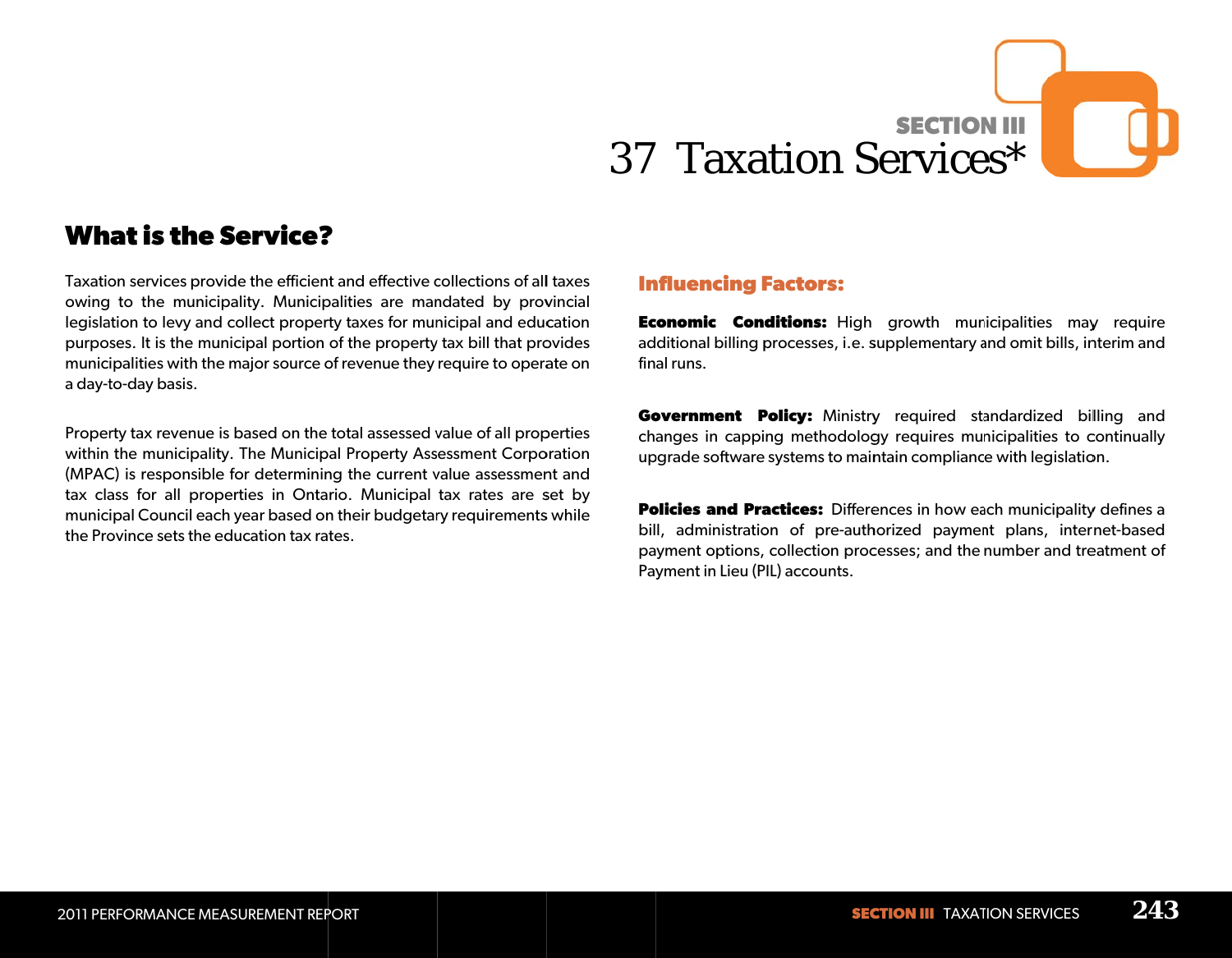# **Taxation Services**

## **What percent of your property tax bill goes to the municipality?**

*Fig 37.1 Municipal Taxes as a Percent of the Tax Levy (All Classes)*



*Source: TXRS111 (Community Impact)*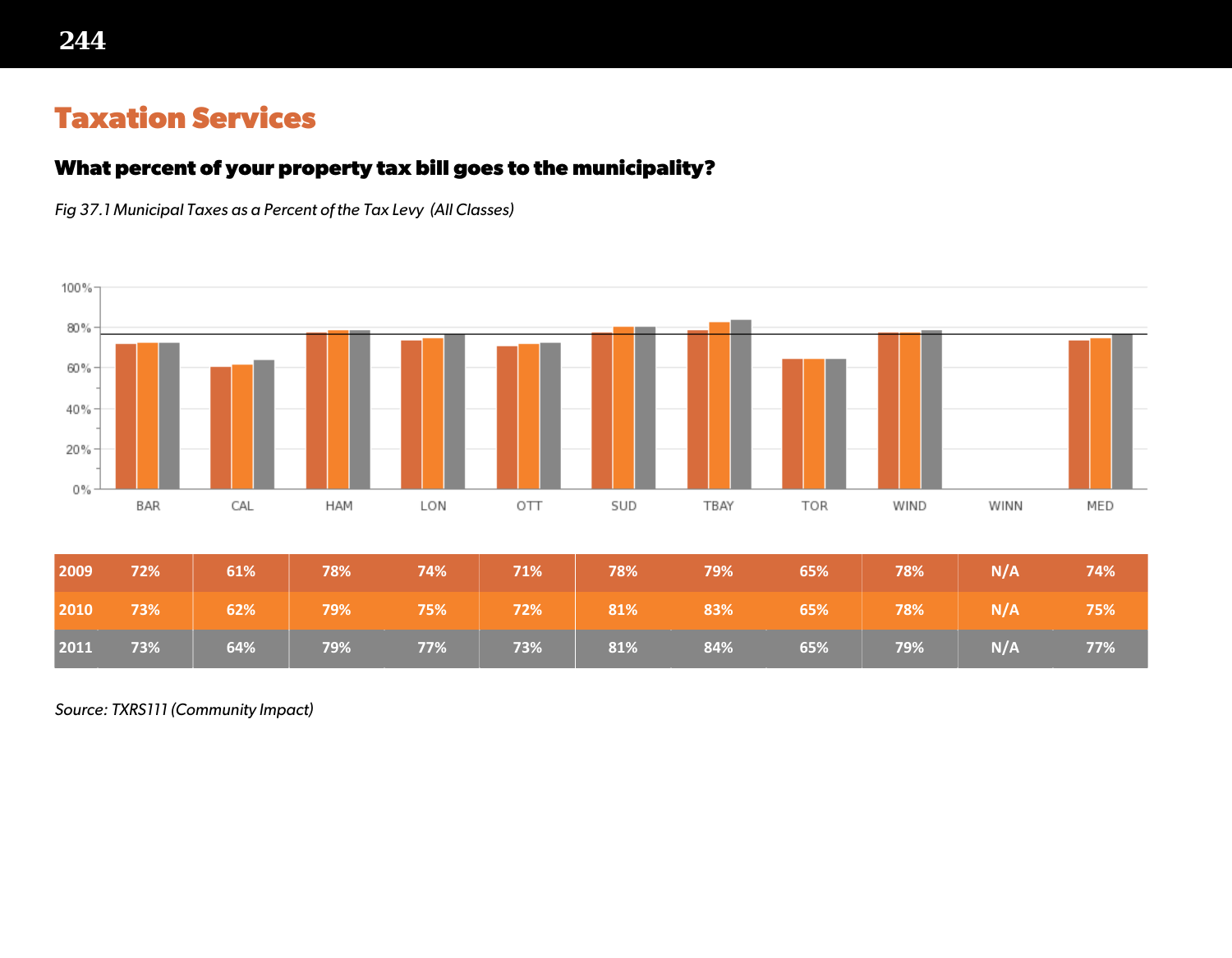# **What percent of current year's tax dollars is outstanding?**



*Fig 37.2 Current Year's Tax Arrears as a Percent of Current Year Levy*

#### *Source: TXRS135 (Community Impact)*

Comment: A municipality showing a small percentage indicates that the majority of taxes billed have been collected. Some municipalities transfer other outstanding receivables to the tax account for collection, e.g. unpaid water billings.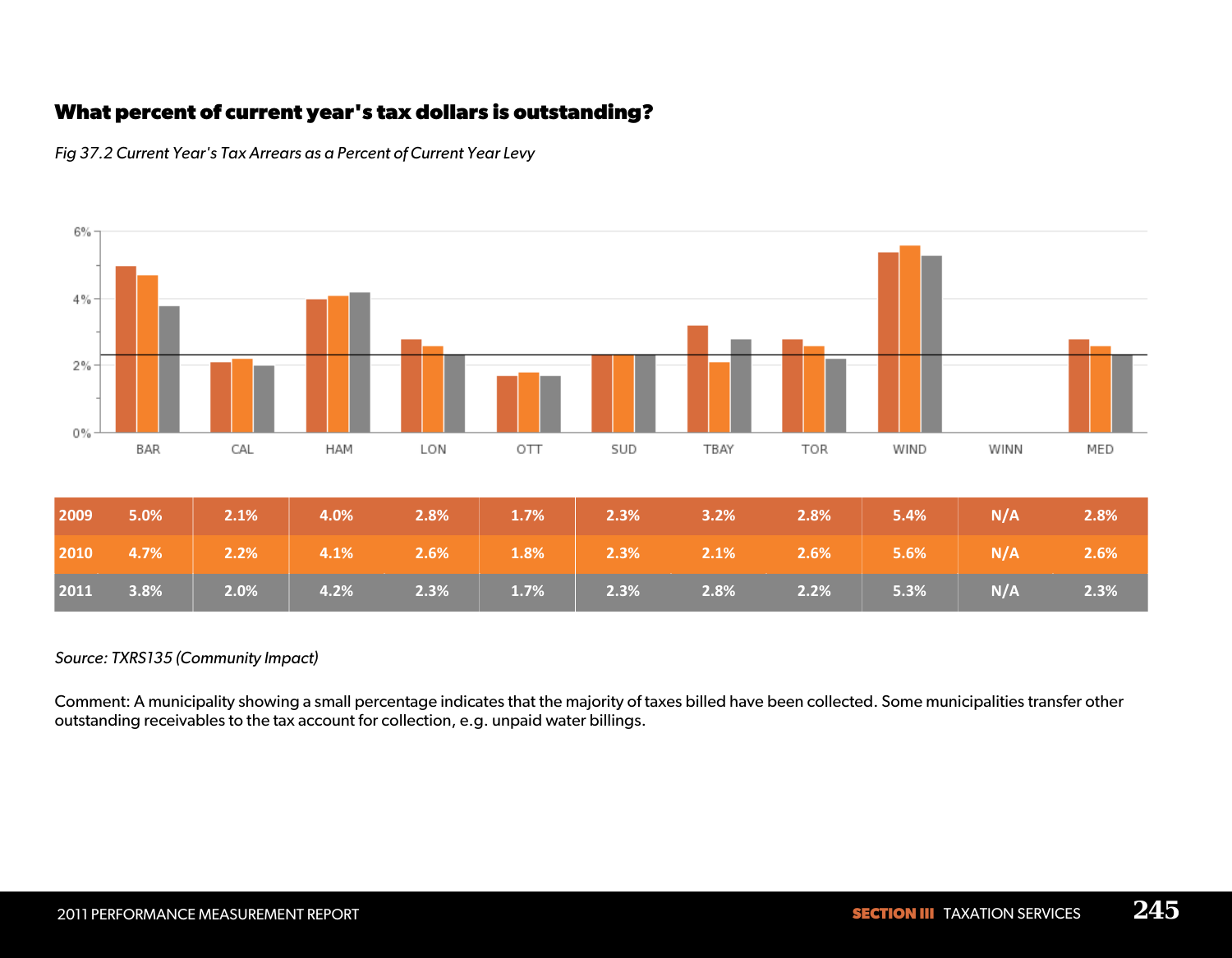## **What percent of accounts use pre-authorized payment plans?**

*Fig 37.3 Percent of Accounts (All Classes) Enrolled in a Pre-Authorized Payment Plan*



*Source: TXRS405 (Customer Service)*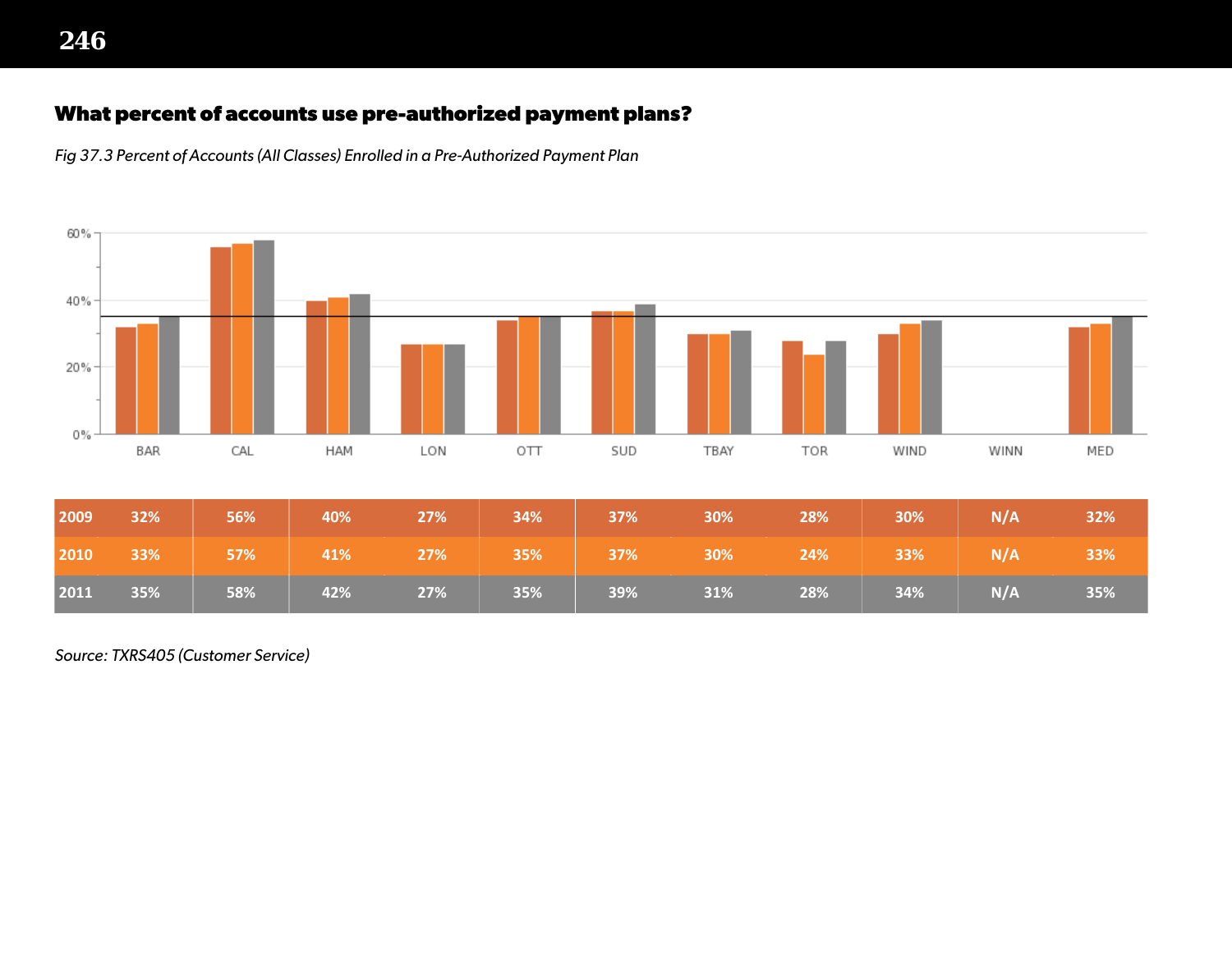## **How much does it cost to maintain a property tax account?**



*Fig 37.4 Operating Cost to Maintain Taxation Accounts per Account Serviced*

#### *Source: TXRS310 (Efficiency)*

Comment: Taxable accounts include but are not limited to residential, multi-residential, commercial, industrial and farmland. Other accounts are classified as payments-in-lieu and generally represent properties owned by the various levels of government. Costs related to the preparation and mailing of all billings, including interim, final and supplementary bills, payment processing and collection are included in this calculation.